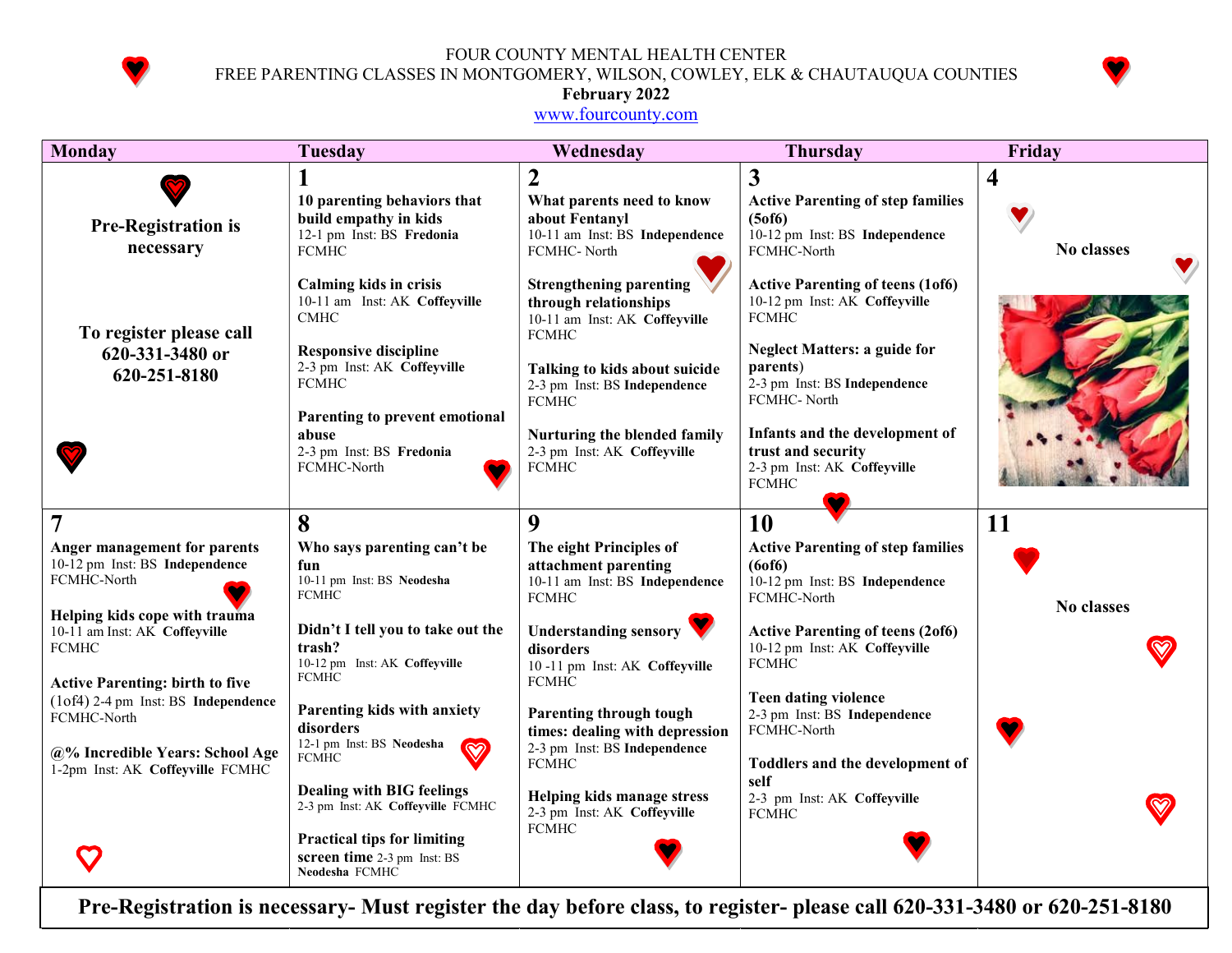### FOUR COUNTY MENTAL HEALTH CENTER FREE PARENTING CLASSES IN MONTGOMERY, WILSON, COWLEY, ELK & CHAUTAUQUA COUNTIES

#### February 2022

www.fourcounty.com

| 14                                                                                                                                                                                                                                                         | 15                                                                                                                                                                                                                                                                                                       | <b>16</b>                                                                                                                                                                                                                                                                                       | 17                                                                                                                                                                                                                                                                                           | 18                |
|------------------------------------------------------------------------------------------------------------------------------------------------------------------------------------------------------------------------------------------------------------|----------------------------------------------------------------------------------------------------------------------------------------------------------------------------------------------------------------------------------------------------------------------------------------------------------|-------------------------------------------------------------------------------------------------------------------------------------------------------------------------------------------------------------------------------------------------------------------------------------------------|----------------------------------------------------------------------------------------------------------------------------------------------------------------------------------------------------------------------------------------------------------------------------------------------|-------------------|
| <b>Preventing power struggles</b><br>10-11 am Inst: BS Independence<br>FCMHC-North                                                                                                                                                                         | <b>Understanding screen addiction</b><br>10-11 am Inst: BS Fredonia<br><b>FCMHC</b>                                                                                                                                                                                                                      | Child trafficking and<br>exploitation<br>10-11 pm Inst: BS Independence<br>FCMHC-North                                                                                                                                                                                                          | <b>Understanding your child's</b><br>trouble with focus<br>10-11 am Inst: BS Independence<br>FCMHC-North                                                                                                                                                                                     |                   |
| Understanding trauma in kids<br>(1of2) 10-11 am Inst: AK Coffeyville<br><b>CMHC</b><br><b>Active Parenting: birth to five</b><br>(2of4) 2-4 pm Inst: BS Independence<br>FCMHC-North<br>@% Incredible Years: School Age<br>1-2pm Inst: AK Coffeyville FCMHC | Anger control for kids with<br>Autism<br>10-11 am Inst: AK Coffeyville<br><b>FCMHC</b><br><b>Stimulation for development:</b><br>baby massage<br>2:30-3:30 pm Inst: BS Fredonia<br><b>FCMHC</b><br>Why can't we get along?<br><b>Teen/parent conflict</b><br>2-3 pm Inst: AK Coffeyville<br><b>FCMHC</b> | <b>Positive solutions for families</b><br>(1 of 3)<br>10-12 pm Inst: AK Coffeyville<br><b>FCMHC</b><br>Teaching your child how to be<br>mad<br>2-3 pm Inst: BS Independence<br>FCMHC-North<br>Picking up the pieces: after<br>child sexual abuse<br>2-3 pm Inst: AK Coffeyville<br><b>FCMHC</b> | <b>Active Parenting of teens (3of6)</b><br>10-12 pm Inst: AK Coffeyville<br><b>FCMHC</b><br>Healing the invisible wounds:<br>kids exposed to violence<br>2-3 pm Inst: BS Independence<br>FCMHC-North<br><b>Parent Education support group</b><br>2-3 pm Inst: AK Coffeyville<br><b>FCMHC</b> | No classes        |
| 21<br><b>Parent Education support</b>                                                                                                                                                                                                                      | 22<br>When "no" stops working                                                                                                                                                                                                                                                                            | 23<br>When your child is being                                                                                                                                                                                                                                                                  | 24<br>Parenting by praise                                                                                                                                                                                                                                                                    | 25                |
| 10-11 pm Inst: BS Independence<br>FCMHC-North                                                                                                                                                                                                              | 10-12 pm Inst: BS Cowley<br><b>FCMHC</b>                                                                                                                                                                                                                                                                 | bullied<br>10-11 am Inst: BS Independence<br>FCMHC-North                                                                                                                                                                                                                                        | 10-11 am Inst: BS Independence<br>FCMHC-North                                                                                                                                                                                                                                                |                   |
| Understanding trauma in kids<br>(2of2) 10-11 am Inst: AK Coffeyville<br><b>CMHC</b>                                                                                                                                                                        | <b>Real world parenting solutions</b><br>10-12 pm Inst: AK Coffeyville<br><b>FCMHC</b>                                                                                                                                                                                                                   | <b>Positive solutions for families</b><br>(2 <sub>0</sub> f3)<br>10-12 pm Inst: AK Coffeyville                                                                                                                                                                                                  | <b>Active Parenting of teens (4of6)</b><br>10-12 pm Inst: AK Coffeyville<br><b>FCMHC</b>                                                                                                                                                                                                     | <b>No classes</b> |
| Let's talk the talk: discussing<br>risky behaviors<br>(12-1 pm Inst: BS Independence<br>FCMHC-North                                                                                                                                                        | Being the best father you can be<br>2-4 pm Inst: AK Coffeyville<br><b>FCMHC</b>                                                                                                                                                                                                                          | FCMHC<br>Helping your child find their<br>identity                                                                                                                                                                                                                                              | Your emotional wellbeing and<br>how it affects your kids<br>2-3 pm Inst: BS Independence<br>FCMHC-North                                                                                                                                                                                      |                   |
| @% Incredible Years: School Age<br>1-2pm Inst: AK Coffeyville FCMHC                                                                                                                                                                                        |                                                                                                                                                                                                                                                                                                          | 2-3 pm Inst: BS Independence<br>FCMHC-North<br>Painless parenting for the                                                                                                                                                                                                                       | Painless parenting for the<br>preschool years (2of2)<br>2-4 pm Inst: AK Coffeyville                                                                                                                                                                                                          |                   |
| <b>Active Parenting: birth to five</b><br>(3of4) 2-4 pm Inst: BS Independence<br>FCMHC-North                                                                                                                                                               |                                                                                                                                                                                                                                                                                                          | preschool years (1of2)<br>2-4 pm Inst: AK Coffeyville<br><b>FCMHC</b>                                                                                                                                                                                                                           | <b>FCMHC</b>                                                                                                                                                                                                                                                                                 |                   |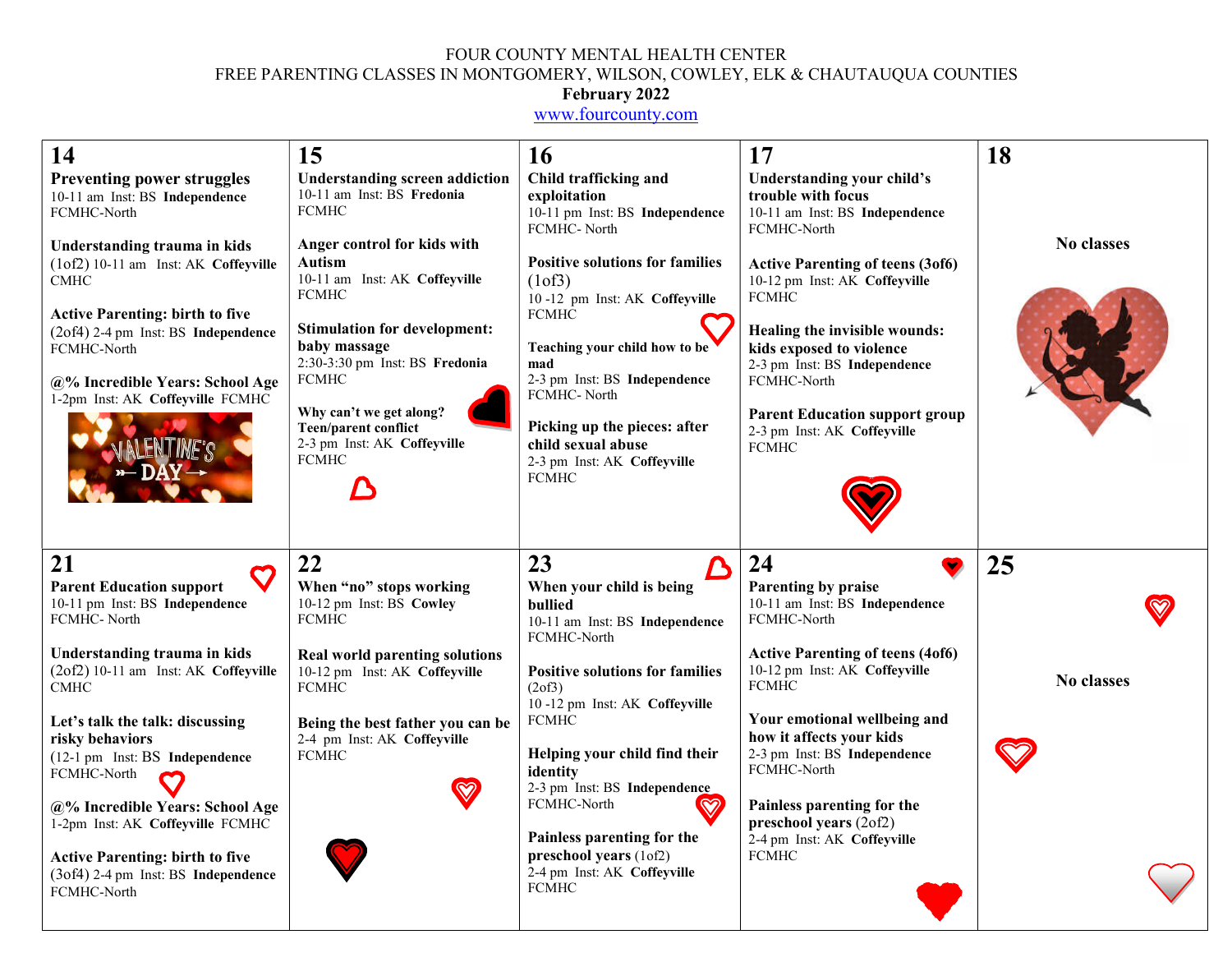#### FOUR COUNTY MENTAL HEALTH CENTER FREE PARENTING CLASSES IN MONTGOMERY, WILSON, COWLEY, ELK & CHAUTAUQUA COUNTIES February 2022

www.fourcounty.com

| 28<br>@% Incredible Years: School Age<br>1-2pm Inst: AK Coffeyville FCMHC<br><b>Active Parenting: birth to five</b><br>(4of4) 2-4 pm Inst: BS Independence<br>FCMHC-North | $\bigcirc$ | $\heartsuit$ | $\heartsuit$ | @Connections<br><b>Transportation Offered (ask</b><br>when registering)<br><b>%Babysitting Is Available</b><br>(ask when registering |
|---------------------------------------------------------------------------------------------------------------------------------------------------------------------------|------------|--------------|--------------|--------------------------------------------------------------------------------------------------------------------------------------|

Virtual options available! For more information, email **Barbara Shoop** at **bshoop@fourcounty.com** 



Pre-Registration is necessary- Must register the day before class, to register- please call 620-331-3480 or 620-251-8180